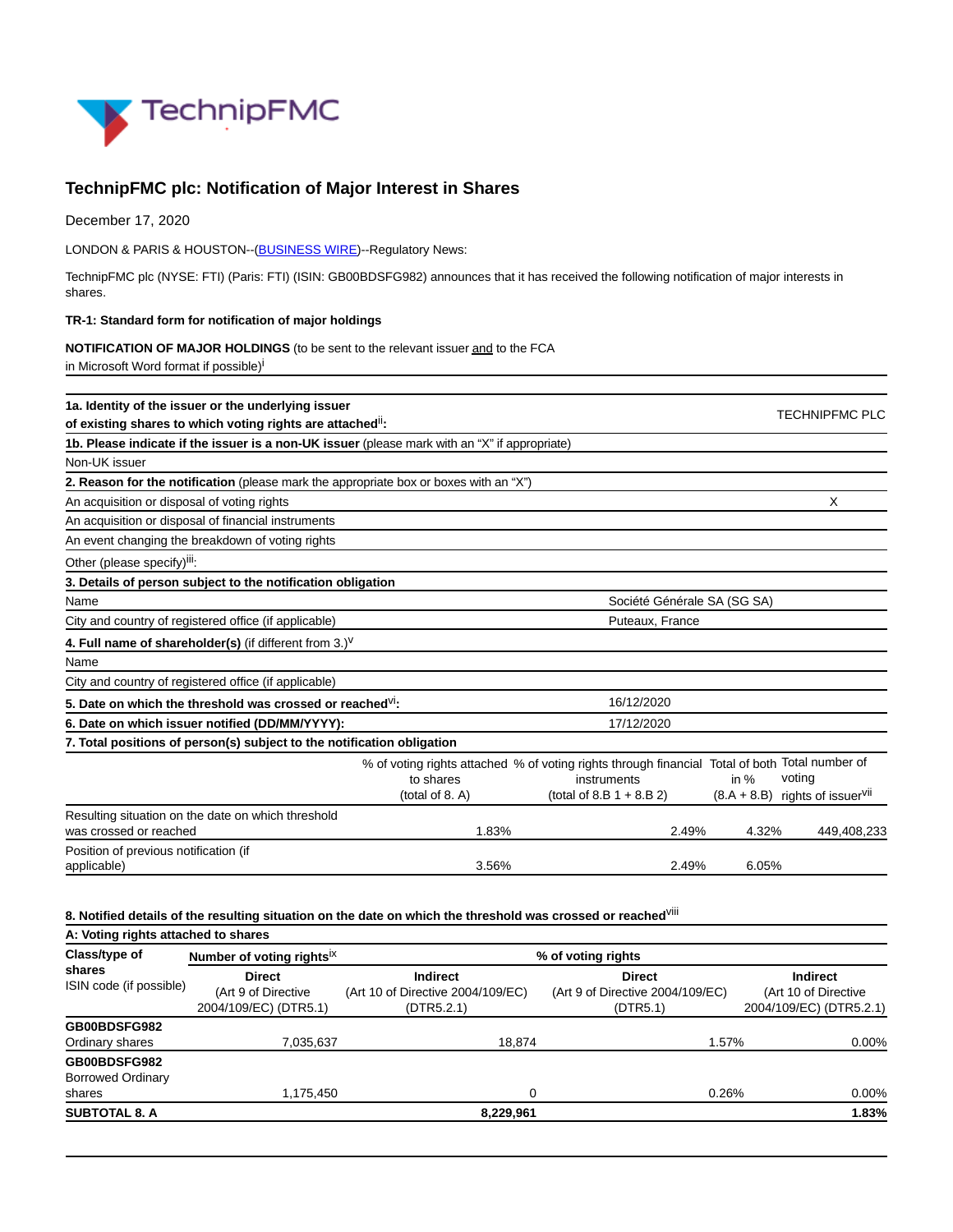### **B 1: Financial Instruments according to Art. 13(1)(a) of Directive 2004/109/EC (DTR5.3.1.1 (a))**

**Type of financial instrument**

**Expiration Exercise/ Conversion Period**xi

**date**x

**Number of voting rights that may be acquired if the instrument is exercised/converted.**

**% of voting rights**

# **SUBTOTAL 8. B 1**

| B 2: Financial Instruments with similar economic effect according to Art. 13(1)(b) of Directive 2004/109/EC (DTR5.3.1.1 (b)) |                                    |                                          |     |                                                         |                         |                    |
|------------------------------------------------------------------------------------------------------------------------------|------------------------------------|------------------------------------------|-----|---------------------------------------------------------|-------------------------|--------------------|
| <b>Type of financial</b><br>instrument                                                                                       | <b>Expiration</b><br>$date^{\chi}$ | Exercise/<br><b>Conversion Period XI</b> |     | <b>Physical or</b><br>cash<br>settlement <sup>xii</sup> | Number of voting rights | % of voting rights |
| Contract for<br>Difference                                                                                                   | N/A                                |                                          | N/A | Cash                                                    | 196                     | 0.00%              |
| Call option on basket                                                                                                        | 03/01/2033                         | Till 03/01/2033                          |     | Cash                                                    | 395,670                 | 0.09%              |
| Euro Medium Term<br>Note                                                                                                     | 09/01/2025                         | Till 09/01/2025                          |     | Cash                                                    | 6,407                   | 0.00%              |
| Call option                                                                                                                  | 03/01/2033                         | Till 03/01/2033                          |     | Cash                                                    | 2,400,000               | 0.53%              |
| Call option                                                                                                                  | 16/12/2022                         | 16/12/2022                               |     | Cash                                                    | 522                     | 0.00%              |
| Call option                                                                                                                  | 17/12/2021                         | 17/12/2021                               |     | Cash                                                    | 176                     | 0.00%              |
| Call option                                                                                                                  | 18/06/2021                         | 18/06/2021                               |     | Cash                                                    | 497,856                 | 0.11%              |
| Call option                                                                                                                  | 18/12/2020                         | 18/12/2020                               |     | Cash                                                    | 62,341                  | 0.01%              |
| Call option                                                                                                                  | 19/03/2021                         | 19/03/2021                               |     | Cash                                                    | 811,812                 | 0.18%              |
| Call option                                                                                                                  | 17/09/2021                         | 17/09/2021                               |     | Cash                                                    | 489,003                 | 0.11%              |
| Put option                                                                                                                   | 03/01/2033                         | Till 03/01/2033                          |     | Cash                                                    | 305,000                 | 0.07%              |
| Put option                                                                                                                   | 18/06/2021                         | 18/06/2021                               |     | Cash                                                    | 112,511                 | 0.03%              |
| Put option                                                                                                                   | 18/12/2020                         | 18/12/2020                               |     | Cash                                                    | 200,000                 | 0.04%              |
| Put option                                                                                                                   | 19/03/2021                         | 19/03/2021                               |     | Cash                                                    | 213,843                 | 0.05%              |
| Put option                                                                                                                   | 17/09/2021                         | 17/09/2021                               |     | Cash                                                    | 37,596                  | 0.01%              |
| Put option                                                                                                                   | 15/01/2021                         | 15/01/2021                               |     | Cash                                                    | 100,000                 | 0.02%              |
| Listed call warrants                                                                                                         | 03/01/2033                         | Till 03/01/2033                          |     | Cash                                                    | 2,781,351               | 0.62%              |
| Listed call warrants                                                                                                         | 17/12/2021                         | 17/12/2021                               |     | Cash                                                    | 75                      | 0.00%              |
| Listed call warrants                                                                                                         | 18/06/2021                         | 18/06/2021                               |     | Cash                                                    | 492,047                 | 0.11%              |
| Listed call warrants                                                                                                         | 18/12/2020                         | 18/12/2020                               |     | Cash                                                    | 61,440                  | 0.01%              |
| Listed call warrants                                                                                                         | 19/03/2021                         | 19/03/2021                               |     | Cash                                                    | 794,411                 | 0.18%              |
| Listed call warrants                                                                                                         | 17/09/2021                         | 17/09/2021                               |     | Cash                                                    | 458,856                 | 0.10%              |
| Listed put warrants                                                                                                          | 03/01/2033                         | Till 03/01/2033                          |     | Cash                                                    | 305,000                 | 0.07%              |
| Listed put warrants                                                                                                          | 18/06/2021                         | 18/06/2021                               |     | Cash                                                    | 112,511                 | 0.03%              |
| Listed put warrants                                                                                                          | 18/12/2020                         | 18/12/2020                               |     | Cash                                                    | 200,000                 | 0.04%              |
| Listed put warrants                                                                                                          | 19/03/2021                         | 19/03/2021                               |     | Cash                                                    | 213,843                 | 0.05%              |
| Listed put warrants                                                                                                          | 17/09/2021                         | 17/09/2021                               |     | Cash                                                    | 37,596                  | 0.01%              |
| Listed put warrants                                                                                                          | 15/01/2021                         | 15/01/2021                               |     | Cash                                                    | 100,000                 | 0.02%              |
|                                                                                                                              |                                    |                                          |     | <b>SUBTOTAL</b><br>8.B.2                                | 11,190,063              | 2.49%              |

#### **9. Information in relation to the person subject to the notification obligation**

(please mark the Applicable box with an "X")

Person subject to the notification obligation is not controlled by any natural person or legal entity and does not control any other undertaking(s)

holding directly or indirectly an interest in the (underlying) issuerxiii

Full chain of controlled undertakings through which the voting rights and/or the

financial instruments are effectively held starting with the ultimate controlling natural person or legal entityxiv (please add additional rows as necessary)